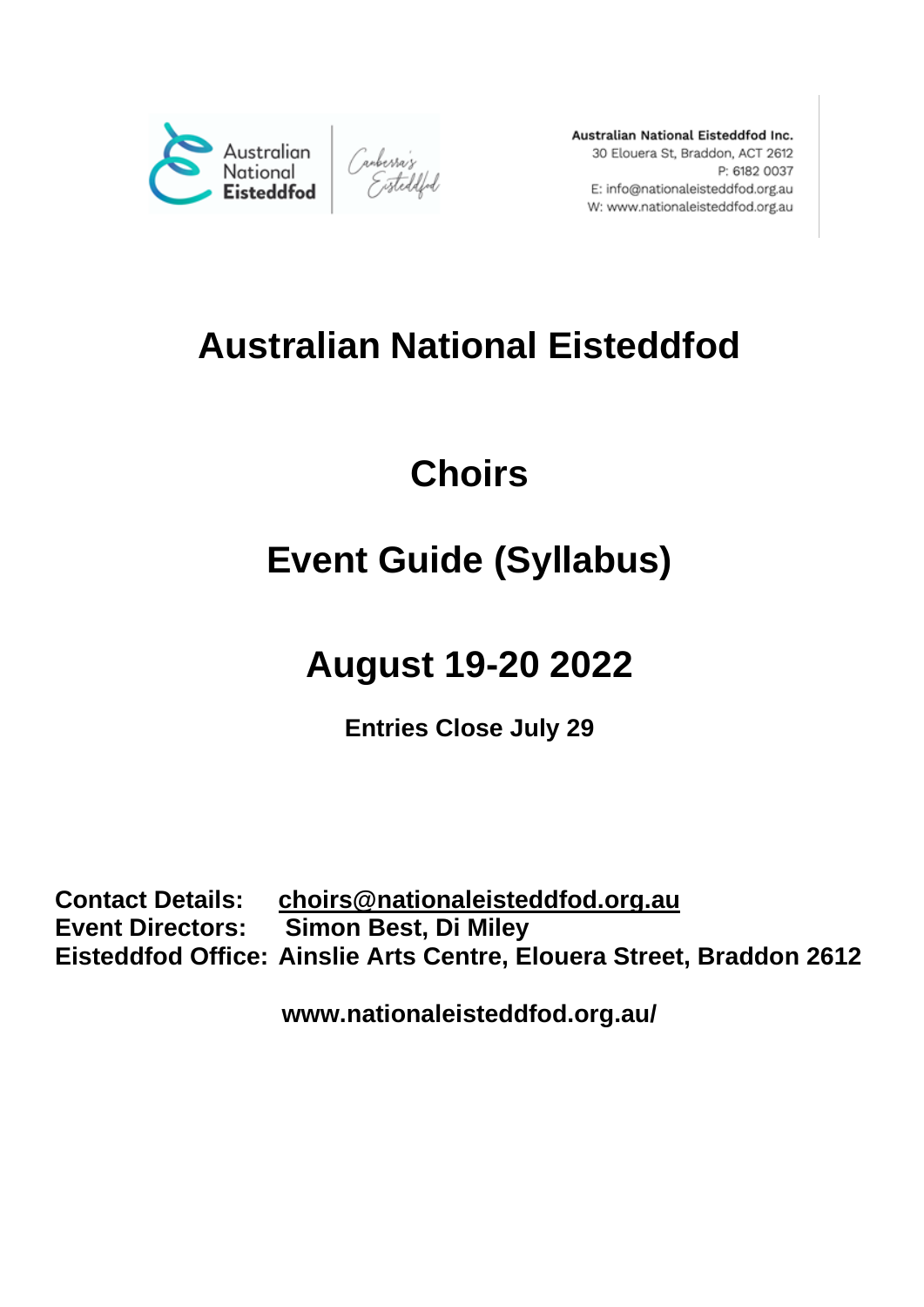## **THE AUSTRALIAN NATIONAL EISTEDDFOD**

# *2022 Events*

**BANDS AND ORCHESTRAS: virtual event by recorded submission due to COVID-19**

**CHOIRS: 19 and 20 August, Llewellyn Hall, ANU**

**PIANO: 25 to 28 August, Ainslie Arts Centre**

-

**SPEECH AND DRAMA: 3 September, Ainslie Arts Centre**

**SINGING: 9 to 11 September, Ainslie Arts Centre**

*Dates and venues are subject to confirmation*

**Event Guides (syllabuses) for these events will be available at: http://www.nationaleisteddfod.org.au Entries for all events can be made at: http://www.stardom.com.au**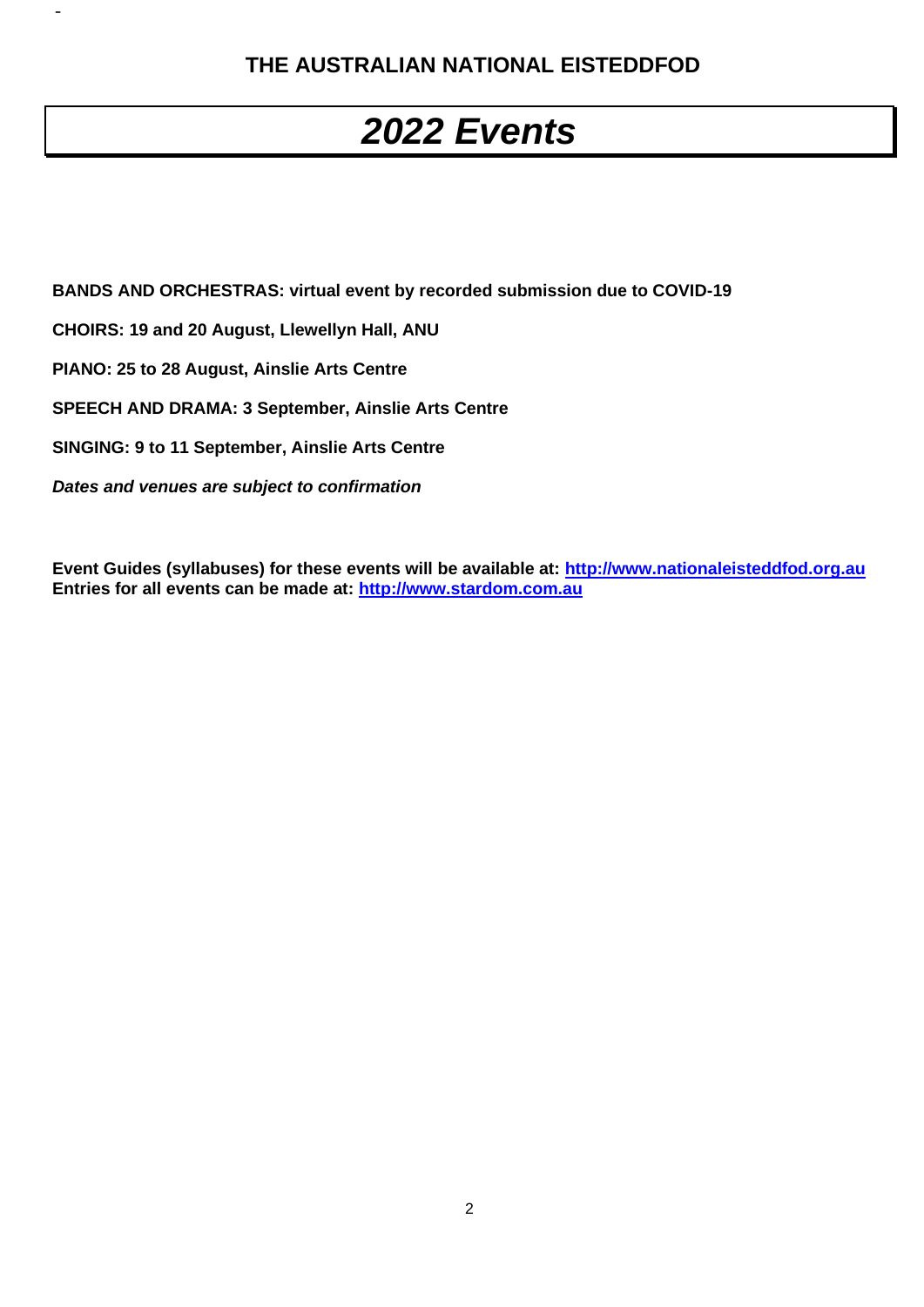# **AUSTRALIAN NATIONAL EISTEDDFOD 2022 CHOIRS EVENT SCHEDULE**

## **Friday 19 August**

-

## **Llewellyn Hall, ANU**

## *Morning session commences approximately 9.30am*

Sections CH PS 1 (Primary School Age Choir – 8 Years and Under) CH PS 2 (Primary School Age Choir – 10 Years and Under) CH PS 3 (Primary School Age Choir – 12 Years and Under) CH HS 1 (High School Age Choir – Years 7 to 10). CH HS 2 (High School/College Age Choir – Years 7 to 12).

# **Saturday 20 August**

## **Llewellyn Hall, ANU**

## *Morning Session commences at approximately 9am*

Sections CH 001 (Open Sacred Choirs), CH 002 (Open Contemporary Choirs) CH 003 (Open Popular Choirs) and CH 004 (Open Australia – Britain Choirs). *Afternoon Session commences at approximately 1.00pm*

Sections CH 006 (12 Years and Under Choir Championship) CH 007 (20 Years and Under Choir Championship) and CH 009 (ACT 20 Years and Under Choirs).

## *Evening Session commences at approximately 6.30pm*

Australian Choral Challenge

Sections CH 008 (Open Australian Choral Challenge – with more than 15 members) and CH 010 (Open Choral Group – with up to 15 members)

## *Please note that the above times are estimates and subject to entry numbers. A full timetable will be sent to entrants in early August.*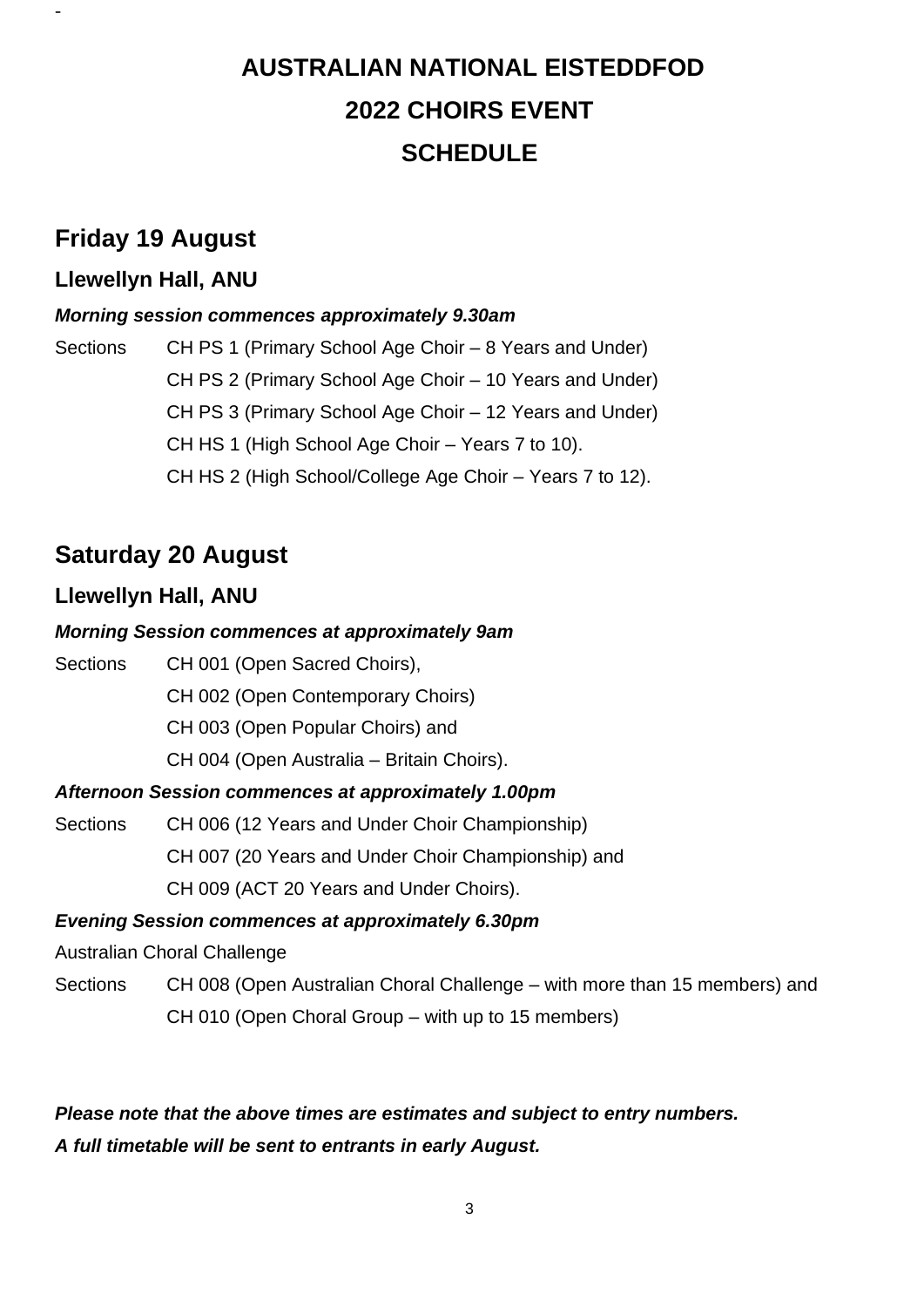# *Additional Rules for Choir Division*

-

Late entries will be accepted at the discretion of the event director(s).

Entry Fees will only be refunded if Choirs cannot be included or if a section does not go ahead because of lack of numbers.

A package of information forms for completion will be distributed to entrants via email approximately three weeks before the event; this will include a schedule for the event and forms for completion

### **Information to be submitted electronically by Friday 12 August**

- copy of the conductor's score/s for the adiudicator as a PDF. Scores must be complete in every respect, legible and in good condition, with each bar numbered. See also copyright notice below.
- details of piece/s to be performed, and any notes for the Adjudicator

Details for submission will be provided with the information pack; uploads will be done through Stardom.

Choirs are expected to present a well-contrasted program that presents different styles and genres of music to demonstrate the choir's choral flexibility. For example, the choir should not sing two pieces which are similar in style and speed. The same piece cannot be performed in more than one section.

Conductors must not assist their choirs by singing during their choir's performance.

Admission tickets for Choir Members are not required for the section for which the choir has entered. All accompanying personnel must have a ticket, other than those directly supervising the Friday choirs. Tickets will be available for purchase online prior to the event (details will be on the Eisteddfod website) and on the day. Discounts apply for pre-purchase.

The Australian National Eisteddfod General Rules and Conditions appearing on the ANES website or on the online entry system also apply to this event.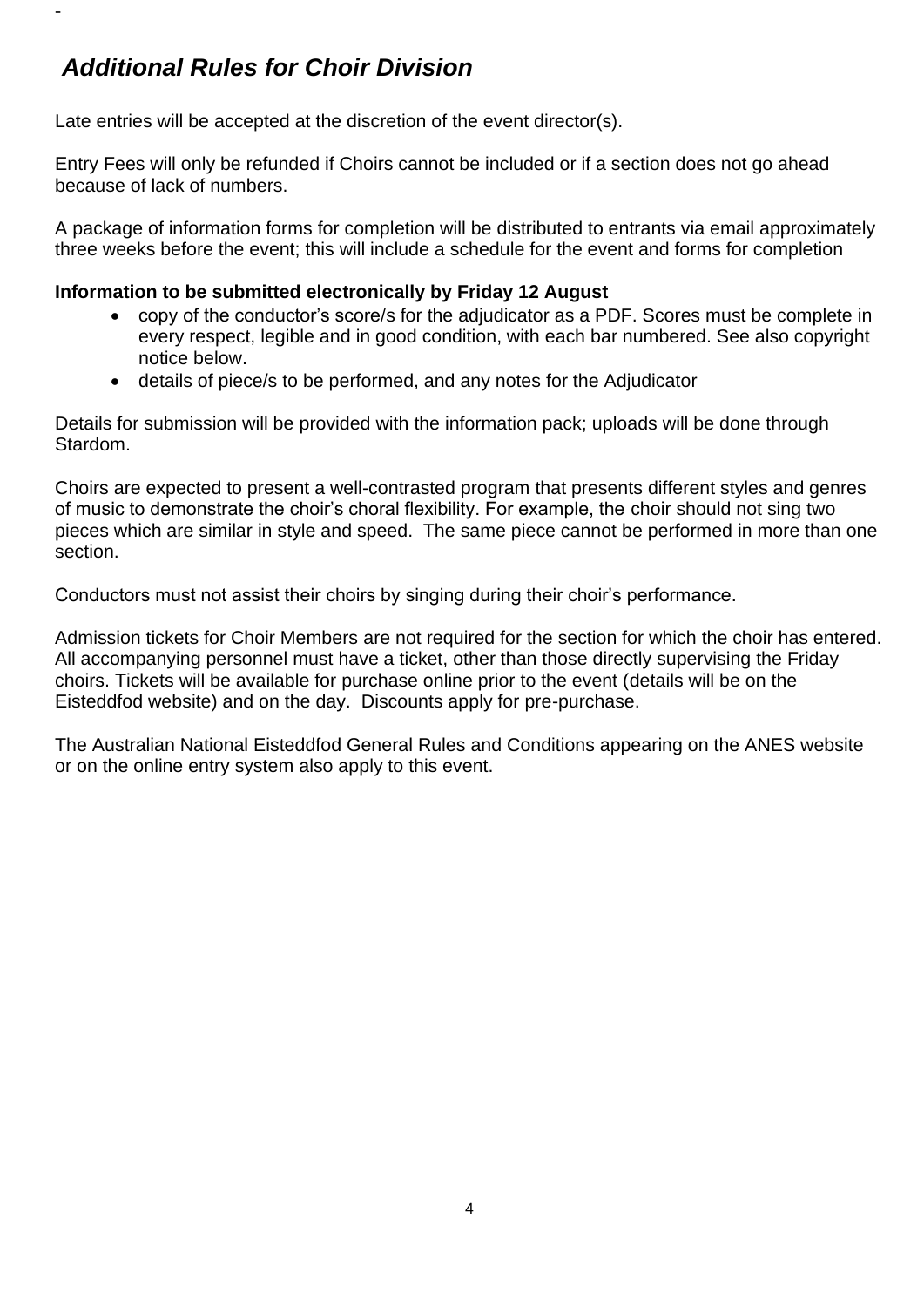# **2022 CHOIRS EISTEDDFOD**

- **Friday 19 and Saturday 20 August 2022**
- **Llewellyn Hall (ANU School of Music)**

| <b>Entries close:</b> | 29 July 2022 |
|-----------------------|--------------|
|                       | .            |

**Event Directors:** Simon Best, Ben Green and Di Miley

**Adjudicator: D'Arne Sleeman**

#### **Special Notices**

#### **Music**

-

Music for adjudicators must be complete in every respect, legible and in good condition, with each bar numbered. The same piece cannot be performed in multiple sections. See also copyright notice below.

#### **Time Limits**

Time limits will be enforced. Applications for extensions must be made well in advance to the Event Directors.

#### **Entries**

Entries are made through the online Stardom system (http://www.stardom.com.au) Entry fees are to be submitted with the entry form. GST is NOT APPLICABLE to entry fees.

#### **Adjudication**

- The adjudicator has the right to re-classify an entrant.
- Each entrant will receive a written adjudication report and a CD/digital recording of verbal adjudication comments over the performance (on separate tracks).
- Adjudication in competitive sections will be based on ranking entrants (e.g.  $1^{st}$ ,  $2^{nd}$  places).
- In non-competitive sections adjudication will be based on attainment levels (Gold, Silver and Bronze). These levels are in no way comparative (e.g. each group in a section could be awarded the same attainment level), and reflect an overall judgement on the performance (and hence may not be directly related to marks on specific criteria).

#### **Prizes**

Prizes offered may be altered depending on entry numbers, in accordance with the General Rules and Conditions of Entry.

#### **Information to be submitted electronically by Friday 12 August**

- copy of the conductor's score/s for the adjudicator as a PDF. Scores must be complete in every respect, legible and in good condition, with each bar numbered. See also copyright notice below.
- details of piece/s to be performed, and any notes for the Adjudicator

Details for submission will be provided with the information pack; it will be through uploading to a Googledrive folder.

#### **Copyright**

The Australian National Eisteddfod Society Inc. (ANES) holds an Australian Performing Rights Association (APRA) licence that covers the public performance of all copyright musical works at this event. *The licence fee is based on a per entry rate of 90c (ex GST), and has been included in the entry fee for performers.* 

ANES also has an arrangement with the Australian Mechanical Copyright Owners Society (AMCOS) that allows entrants to photocopy an original piece of sheet music for adjudicators. An entrant may supply the adjudicator with an unlicensed copy of the piece provided that (a) the original is used by the entrant for performance or held at the venue for inspection and (b) the Executive Committee or its delegate destroys the copy immediately after the adjudication.

#### **Entrants must perform from original published editions of music, unless prior permission has been obtained from the copyright owner.**

*General Rules and Conditions, appearing at the back of this Event Guide, apply to this Event.*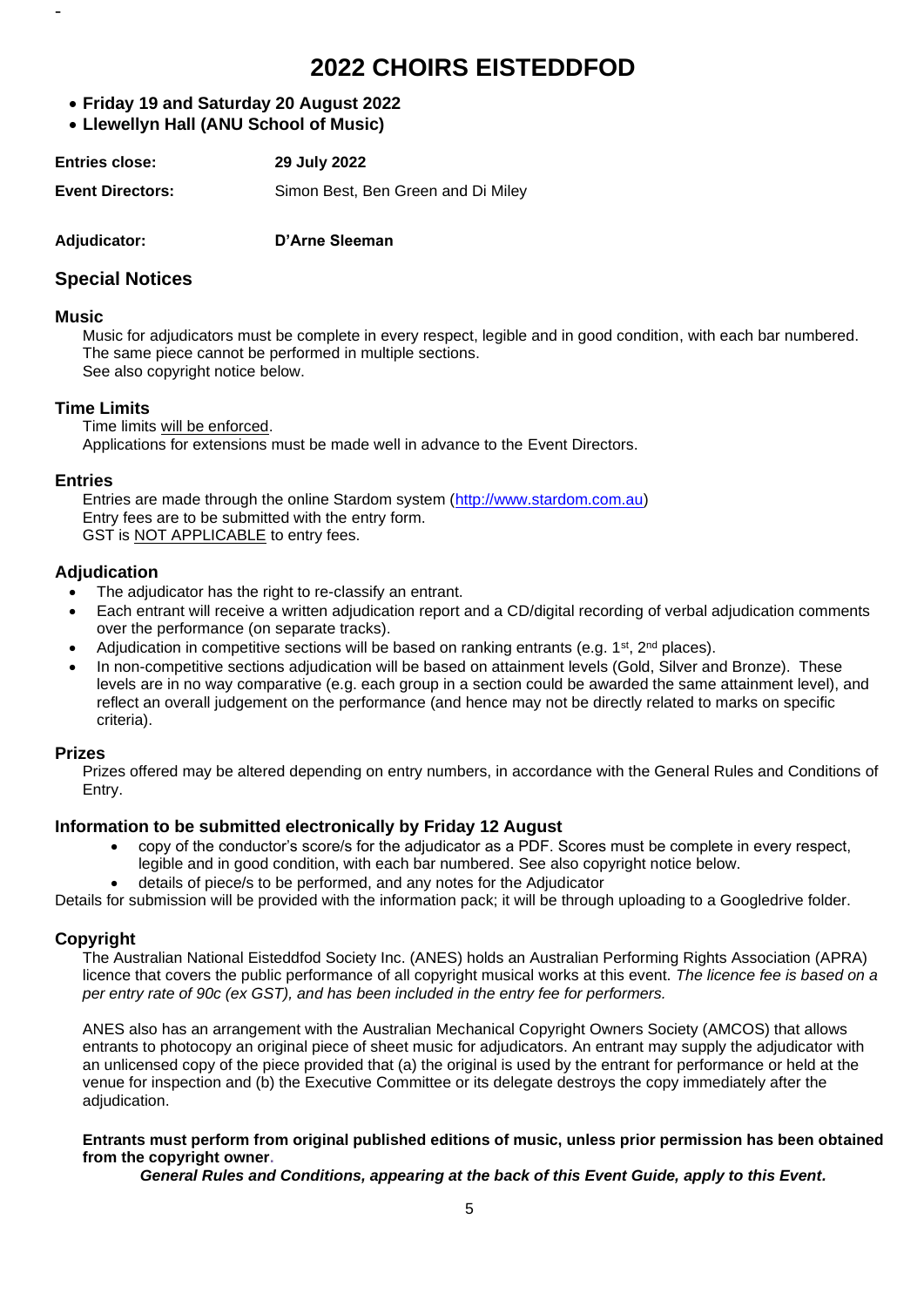#### **Adjudicator Biography – D'Arne Sleeman**

-

D'Arne Sleeman a graduate of Queensland Conservatorium, Griffith University is a Brisbane-based singer who has worked in a variety of genres from opera, music and live theatre through to being a professional cantor in both the Anglican and Catholic church. A regular artist with Opera Queensland she has performed in over fifty productions since 1993, toured for three years with their primary school production of "The Songbird" in the title role and worked as tour manager.

D'Arne has taught at Clayfield College and St Aidan's as a vocal teacher. As a freelance artist, she performs regularly throughout Brisbane and regional areas. A couple of highlights included singing the anthem for the Bledisloe Cup at Suncorp Stadium and appearing in the recently released Thor Ragnarok Movie. Engagements have included Opera Queensland, Operatif, Underground Opera, Army Band and one of the world's largest sit-down dinners for 6000 in Musgrave Park. She has performed internationally in Cortona Italy, and with Opera Box in Wales and London.

D'Arne produced and performed in several children's performances as part of the "Live in the Libraries Series" for Brisbane City Council including, The Velveteen Rabbit, Bastien & Bastiana, Christmas around the World, Shakespeare in Music, and Rhymes, Rhythms & Rounds. She produced a series of morning melody events for regional performances throughout Queensland from 2014 including, Yeppoon, Eumundi, Redcliffe, Ipswich, Redland Bay, Sunshine Coast. In 2016 she was invited as part of an Australian Arts Council grant to conduct workshops and school concerts for the Emerald Festival of Bands she returned to Emerald in May of 2021 for the same program.

In 2018 D'Arne was invited by QPAC and La Scala Ballet to present an Italian music installation as pre-show entertainment for the international ballet company. In 2019 she presented several concerts at Epsom House in Tasmania and enjoys a full and varied schedule as a performer in a variety of corporate engagements.

D'Arne got a taste for adjudicating in 2012 adjudicating senior idol for BCC. She was then invited to adjudicate the choral and vocal categories for the Mackay Eisteddfod in October 2016. In 2019 she adjudicated in vocal and choral for Dalby, Maryborough eisteddfods and for Fairholme College Toowoomba vocal soiree. In Coffs Harbour she adjudicated in vocal, choral and drama in 2019. In 2020 she adjudicated for Sunshine Coast Junior Eisteddfod, Somerville House Vocal Soiree and for the International Music Examination Board in Toowoomba in 2020-21. In 2021 she adjudicated in the vocal discipline in Taree and Redlands eisteddfod and in Emerald in the disciplines of drama and piano.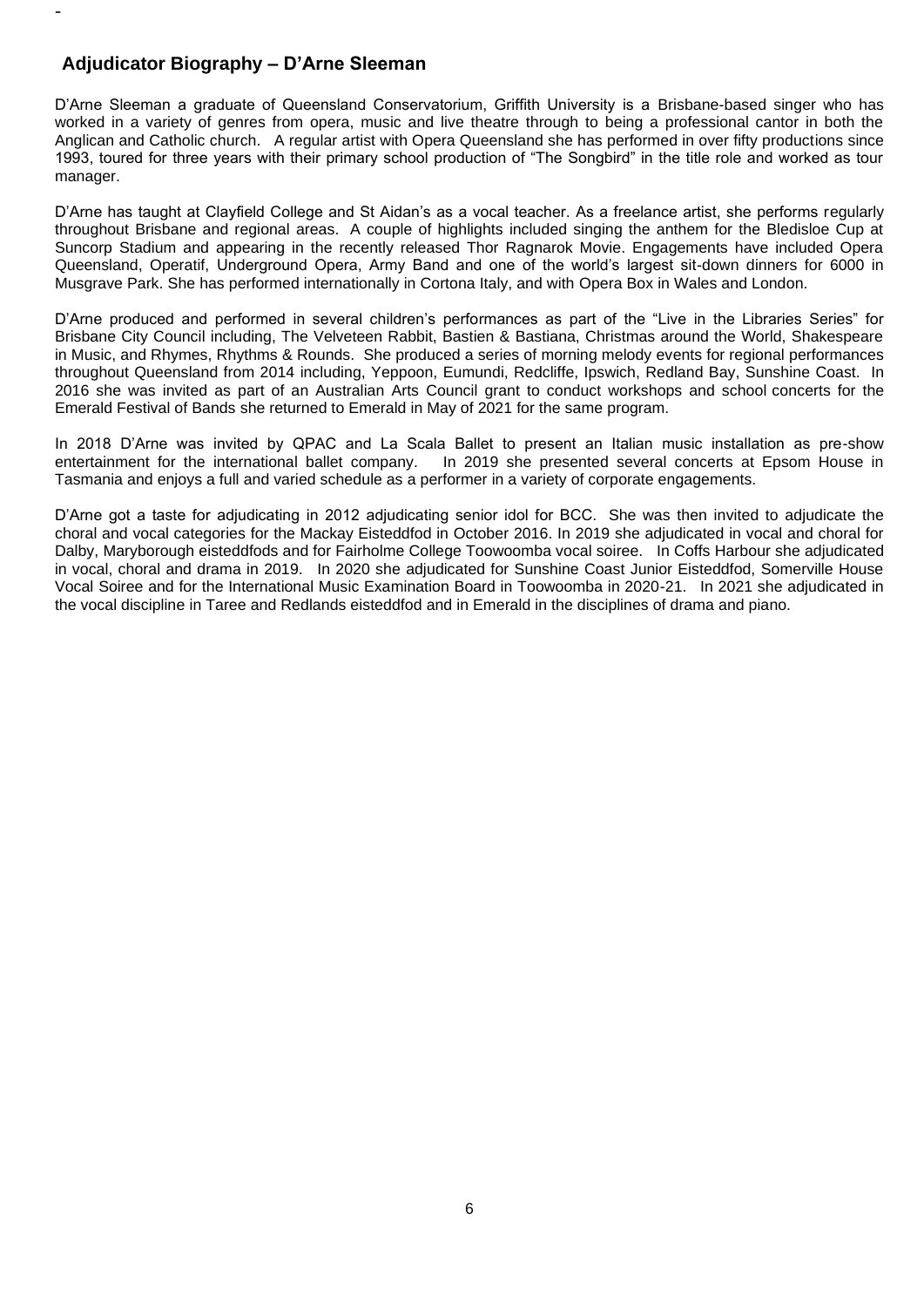# **2022 Choirs Eisteddfod**

## **Friday 19 August 2022 Llewellyn Hall, ANU**

## *MORNING SESSION COMMENCES around 9.30am*

**NOTE:** All choirs will be awarded a Gold, Silver or Bronze attainment trophy in sections held on the Friday.

### **CH PS 1 Primary School Age Choir (8 Years and Under) Entry fee \$95.00**

Two contrasting own choice pieces, not to be performed in any other section. Time limit - 8 minutes

-

### **CH PS 2 Primary School Age Choir (10 Years and Under) Entry fee \$95.00**

Two contrasting own choice pieces, not to be performed in any other section. Time limit - 8 minutes

### **CH PS 3 Primary School Age Choir (12 Years and Under) Entry fee \$95.00**

Two contrasting own choice pieces, not to be performed in any other section. Time limit - 8 minutes

## **CH HS 1 High School Age Choir (Years 7-10) Entry fee \$110.00**

 At least two contrasting own choice pieces, not to be performed in any other section. Time limit - 10 minutes

### **CH HS 2 High School / College Age Choir (Years 7-12) Entry fee \$110.00**

At least two contrasting own choice pieces, not to be performed in any other section. Time limit - 12 minutes

### **Platinum awards**

At the conclusion of the day the Adjudicator will present a small number of Platinum awards, to recognise outstanding performances in non-competitive sections. The recipients will receive a special trophy recognising their outstanding performances.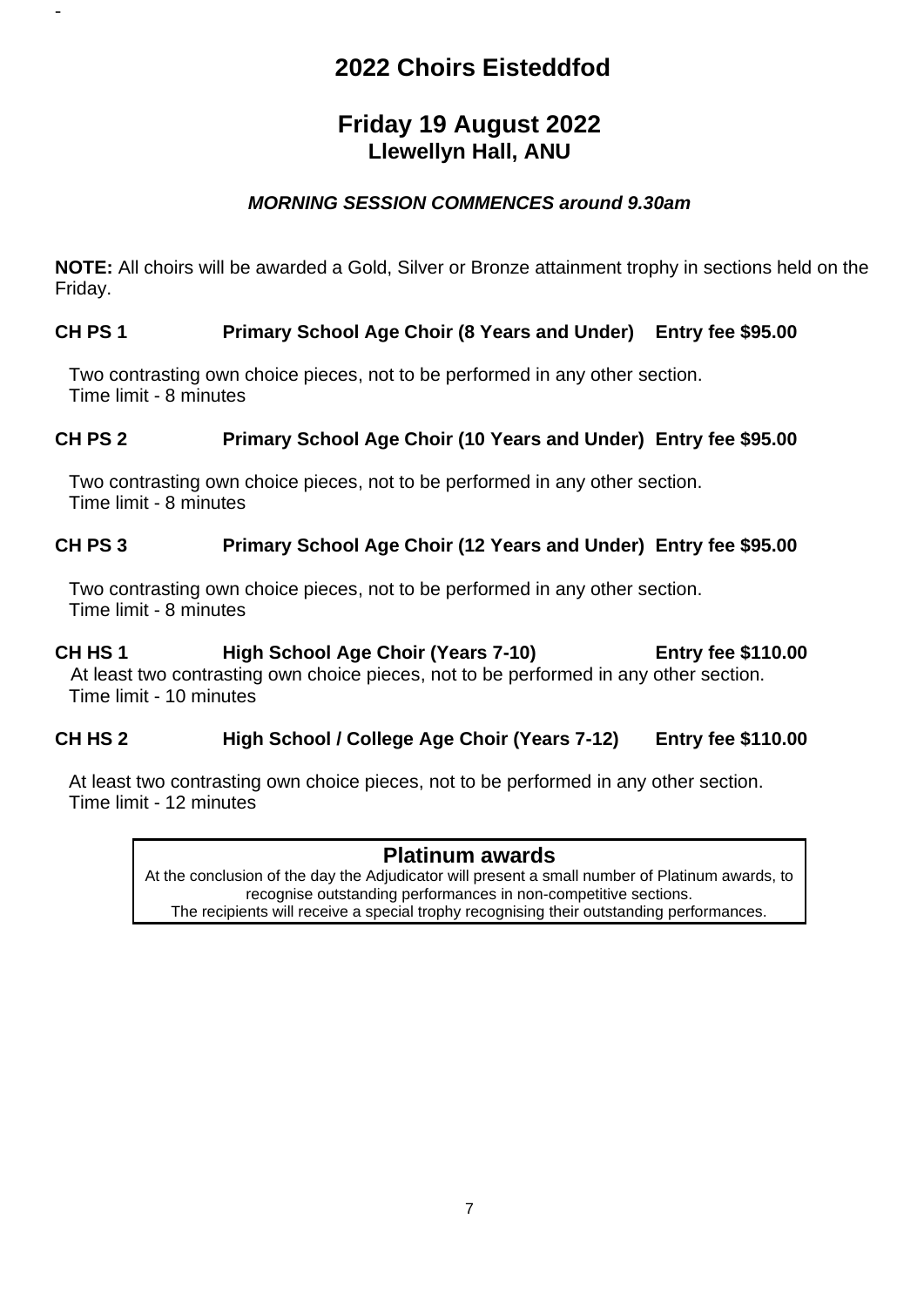## **SATURDAY 20 AUGUST 2022 Llewellyn Hall, ANU**

## *Morning Session commences around 9am*

## **Open Sections**

#### **CH 001 Open Sacred Choirs Entry fee \$120.00**

Two contrasting own choice sacred pieces (anthem, hymn, psalm, canticle or spiritual). Pieces not to be performed in any other section.

Time limit - 10 minutes

-

#### **First Prize \$250 and Trophy**

#### **CH 002 Open Contemporary Choirs Entry fee \$120.00**

Two contrasting pieces written after 1960. Must include an Australian composition. One piece in at least three parts. Pieces not to be performed in any other section

Time limit - 10 minutes

#### **First Prize \$250 and Trophy**

### **CH 004 Open Australia – Britain Choirs Entry fee \$95.00**

#### **Choirs of all ages are encouraged to enter this section**

Two or three contrasting pieces, by both Australian and British composers. Pieces not to be performed in any other section.

Time limit - 10 minutes

#### **First Prize \$250 and Trophy**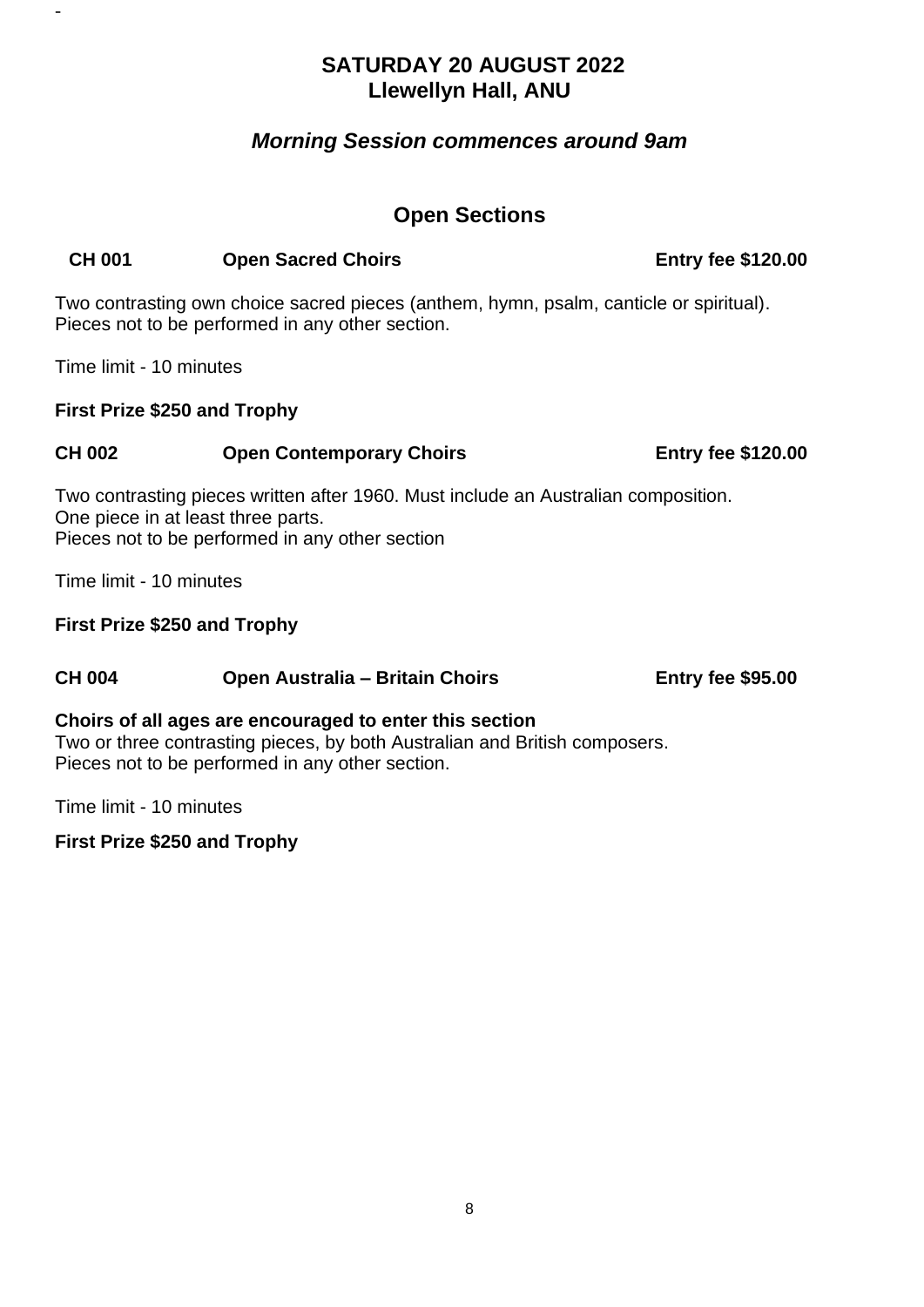## *AFTERNOON SESSION COMMENCES around 1.3Opm*

-

| <b>CH 006</b>                                                  | 12 Years and Under Choirs Championship                                                                                                                                                     | <b>Entry fee \$140.00</b> |
|----------------------------------------------------------------|--------------------------------------------------------------------------------------------------------------------------------------------------------------------------------------------|---------------------------|
| One piece unaccompanied<br>One piece an Australian composition | A well contrasted program of at least two pieces of own choice.<br>Pieces not to be performed in any other section                                                                         |                           |
| Time limit - 12 minutes                                        |                                                                                                                                                                                            |                           |
| <b>First Prize \$250 and Trophy</b>                            |                                                                                                                                                                                            |                           |
| <b>CH 007</b>                                                  | 20 Years and Under Choirs Championship                                                                                                                                                     | <b>Entry fee \$160.00</b> |
| One piece unaccompanied<br>One piece in at least three parts.  | A well contrasted program of at least two pieces of own choice.<br>One piece being an Australian composition                                                                               |                           |
| Time limit - 12 minutes                                        |                                                                                                                                                                                            |                           |
| <b>First Prize \$250 and Trophy</b>                            |                                                                                                                                                                                            |                           |
|                                                                |                                                                                                                                                                                            |                           |
| <b>CH 003</b>                                                  | <b>Open Popular Choirs</b>                                                                                                                                                                 | <b>Entry fee \$130.00</b> |
|                                                                | At least two own choice pieces, in contrasting in style and tempo<br>A selection from the popular, jazz, rock or music theatre genres.<br>Pieces not to be performed in any other section. |                           |
| Time limit - 10 minutes                                        |                                                                                                                                                                                            |                           |
| <b>First Prize \$250 and Trophy</b>                            |                                                                                                                                                                                            |                           |
| <b>CH 009</b><br>Two contrasting own choice pieces             | <b>ACT 20 years and Under Choirs</b>                                                                                                                                                       | <b>Entry fee \$160.00</b> |
| Time limit - 12 minutes                                        |                                                                                                                                                                                            |                           |
| <b>First Prize \$250 and Trophy</b>                            |                                                                                                                                                                                            |                           |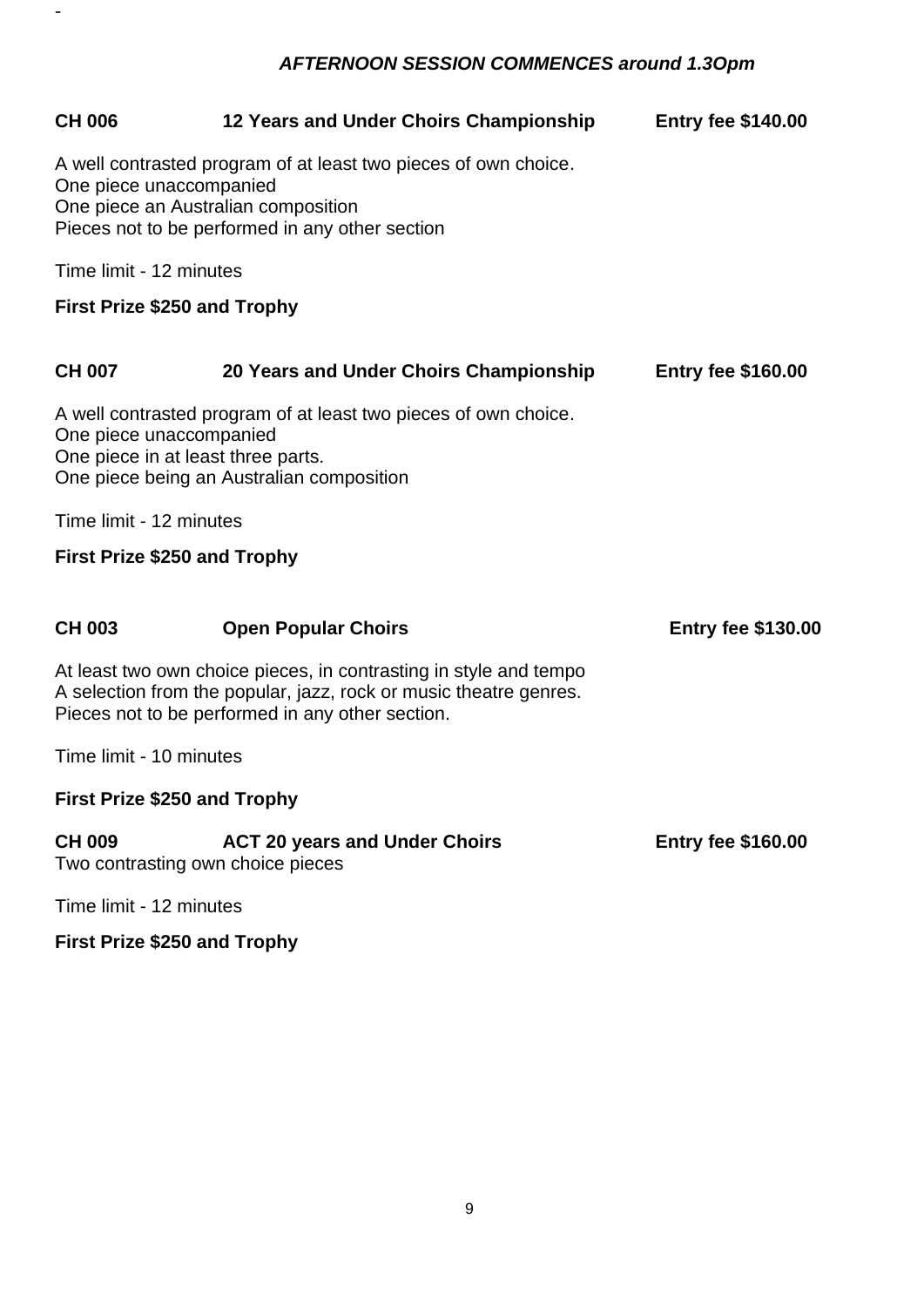# **AUSTRALIAN CHORAL CHALLENGE**

## *Evening session commences around 6.30pm*

#### **CH 008 – Open Australian Choral Challenge Entry Fee - \$210.00 OPEN TO ALL CHOIRS with sixteen or more members**

A well contrasted program of at least two pieces of own choice One piece to be unaccompanied One piece to be in four parts Must include one Australian composition Pieces not to be performed in any other section

Time limit – 15 minutes

-

#### **First Prize \$500 and Trophy**

#### **CH 010 – Open Choral Group – up to 15 members Entry Fee - \$210.00**

A well contrasted program of at least two pieces of own choice One piece to be unaccompanied One piece to be in four parts Must include one Australian composition Pieces not to be performed in any other section

Time limit – 15 minutes

**First prize \$500 and Trophy**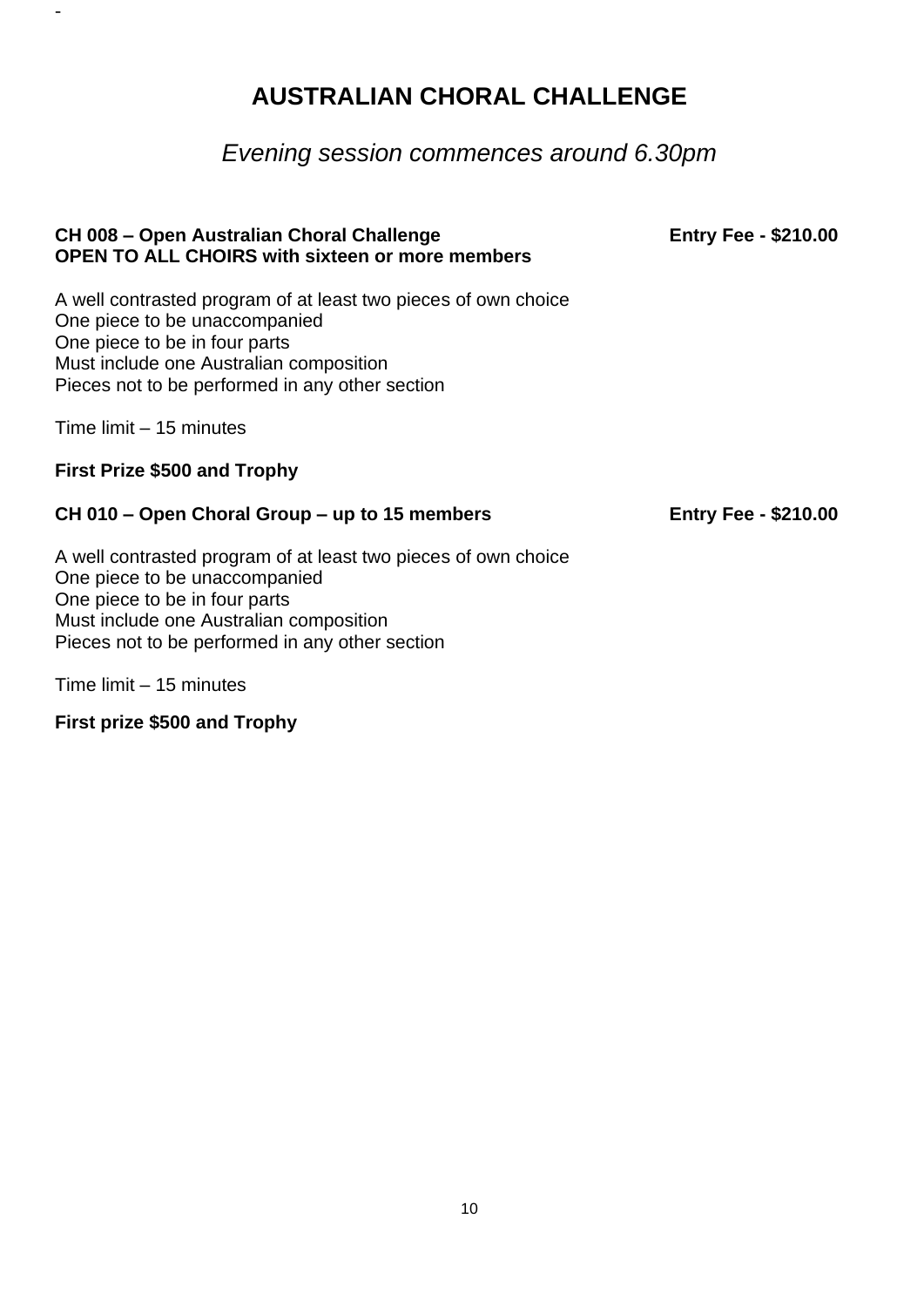## **The Australian National Eisteddfod Incorporated**

The Eisteddfod is a not-for-profit community organisation, incorporated under the Associations Incorporation Act 1991 of the ACT - Certificate A10

It is registered as a charity and as a tax deductible gift recipient under the Australian Federal Income Tax Assessment Act – ABN 32 452 693 087.

#### **Board**

-

| President:       | Sylvia Tulloch                   |
|------------------|----------------------------------|
| Vice-President:  | Janetta McRae                    |
| Secretary:       | Janette Humphrey                 |
| Treasurer:       | Amy Sleeman                      |
| General Members: | Cathy Cleary and Event Directors |

#### **Event Directors**

| Bands & Orchestras | Simon Best, Ben Green, Paul Barsdell |
|--------------------|--------------------------------------|
| Choirs             | Simon Best, Di Miley and Ben Green   |
| Piano              | Di Miley                             |
| Singing            | Janetta McRae and Peter Smith        |
| Speech & Drama     | Sylvia Tulloch                       |

**Eisteddfod Office: eisteddfod@nationaleisteddfod.org.au www.nationaleisteddfod.org.au**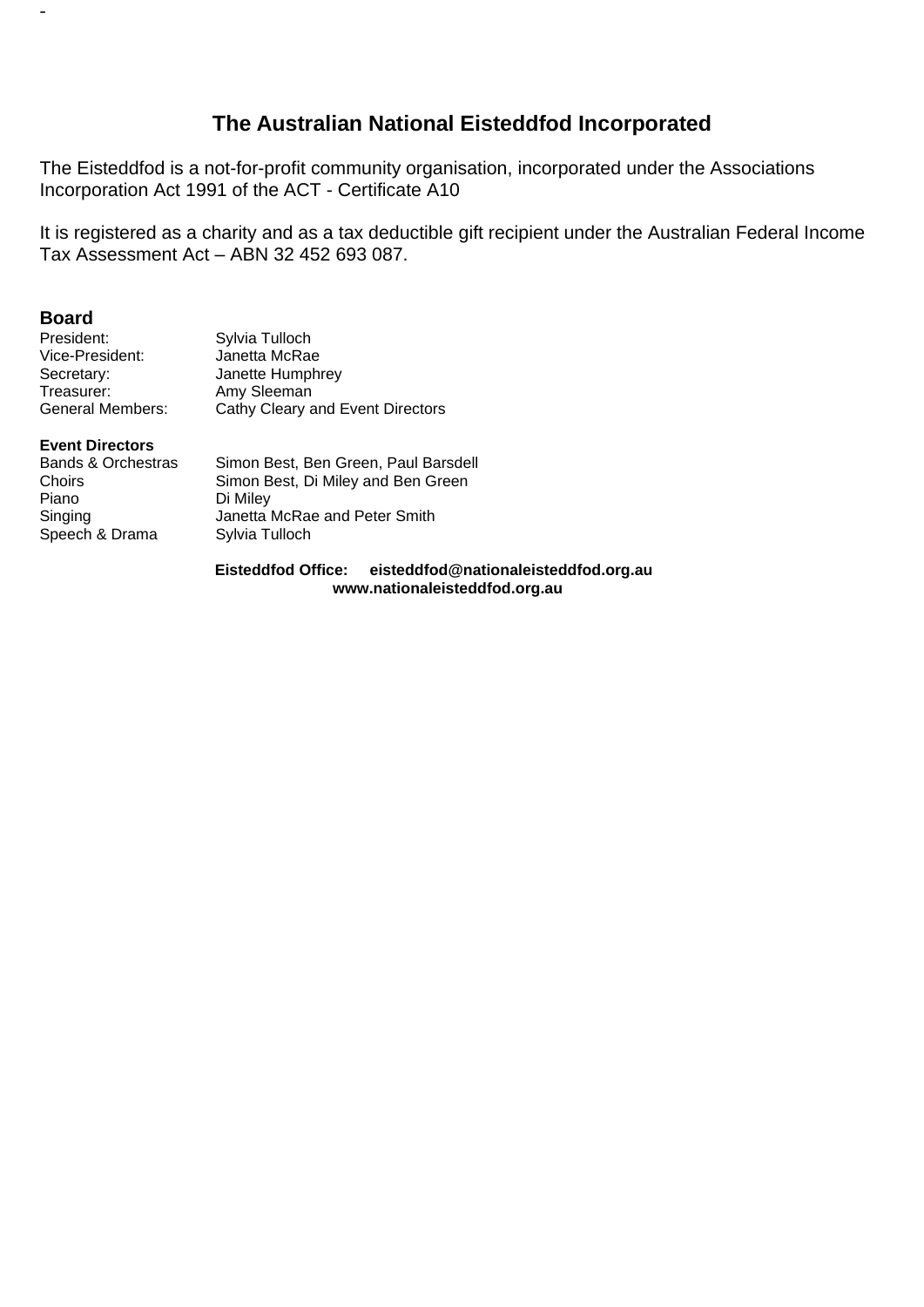#### **General rules and conditions of entry**

#### **All entrants participate according to these rules and conditions and any special conditions as may apply to individual divisions or events.**

#### **GENERAL**

-

- 1. Entries must be submitted in the Stardom system (http://www.stardom.com.au) and accompanied by full fees or they will not be processed. Responsibility for correct entry rests with the entrant.
- 2. The Eisteddfod reserves the right to:
	- (a) refuse an entry;
	- (b) cancel a section (e.g. due to lack of entries);
	- (c) vary the prizes (e.g. when insufficient entries perform);
	- (d) demand proof of age of an entrant in an age section, or proof of amateur or professional status, or
	- (e) combine sections together.
- 3. An entrant may only enter a particular section once, except where specifically stated otherwise. The name of the partner(s) in a duo, lieder or ensemble must be included on the entry form, except for bands, orchestras, choirs and ensembles of six or more players.
- 4. No person may enter under a name other than his or her own. Entries are not transferable from one person to another.
- 5. Refunds of entry fees will be made to an entrant only if a section has been cancelled by the Eisteddfod.
- 6. One conductor may conduct any number of groups, and one director may present any number of groups. Age limits do not apply to conductors.
- 7. Entrants at Eisteddfod functions take part at their own risk. The Society does not accept responsibility for any accident or personal loss or injury, however caused.
- 8. Prizes, reports and original material not collected at the conclusion of the relevant division will be available for collection by arrangement with an Event Director.
- 9. Age, where specified for any section, shall be the age on the first day of competition of the division in which the entry is made.
- 10. Any entrant wishing to withdraw from a section must notify the Eisteddfod as soon as possible.
- 11. Late entries may be accepted at the discretion of the Eisteddfod.
- **12. The Australian National Eisteddfod Society will not be liable for any copyright infringement relating to the submission of photocopies. Entrants should be aware of the rules of copyright (see section 30 headed `Copyright' below).**
- 13. The Society reserves the right to record, film, broadcast, telecast, videotape or photograph any entrant, item or event in the Eisteddfod without notification, unless the entrant advises the Eisteddfod in advance their photo is not to be shared. Any such photograph, recording or broadcast may be used at the Eisteddfod's discretion for publicity or promotional purposes, but shall not necessarily constitute an endorsement of any entrants, and no remuneration or compensation whatsoever shall be attributable to any entrants so featured.
- 14. Recording of performances on video is not permitted. Photography is permitted so long as a flash is not used.
- 15. A high standard of behaviour is expected from all entrants and spectators. Participants and supporters must comply with the Code of Conduct.
- 16. Any mechanical rights which should be obtained in respect of recordings for performance is the responsibility of the performer. The Eisteddfod holds a licence issued by APRA for the live performance of published music.
- 17. An entrant, who during the three months preceding the opening date of the division in which he or she has entered, has been taught, coached or advised by the appointed Adjudicator of the division, shall not be eligible to compete in that division of the Eisteddfod.
- 18. Failure to comply with any of the foregoing rules and conditions may result in disqualification and withholding of prizes. The decision of the Eisteddfod in all questions or disputes arising out of, or not provided for, by these rules and regulations shall be final. All entries are received on this condition and in the spirit of friendly competition upon which the Australian National Eisteddfod is based, and no dispute shall become the subject of any appeal at law.

#### **PERFORMANCE**

- 19. Entrants should pay particular attention to neatness of appearance when appearing on stage, as this may be taken into consideration by the Adjudicator.
- 20. (a) No entrant may render the same item in more than one section of the Eisteddfod except where otherwise specified. (b) No entrant, having won a section, may render the same item in the following year.
- 21. A copy of the music or other material to be performed in "own choice" events MUST be provided for the Adjudicator and Accompanist, unless it is a piece set by the Eisteddfod. The onus of choosing the right material for the event rests with the entrant. Suitability and degree of difficulty will be taken into consideration by the Adjudicator. The Eisteddfod does not accept responsibility for the loss of music or other material. In accordance with Copyright law, photocopies and other texts will be destroyed following the event.
- 22. Time limits set out in the Syllabus must be adhered to. Entrants who exceed the time limit may have marks deducted or be disqualified by the Adjudicator.
- 23. A teacher shall not be allowed on stage except in the capacity of an official, accompanist or conductor.
- 24. Prompting or assistance of any kind shall not be given to any entrant, except by the Adjudicator, who may take any contravention of this Rule into consideration in his or her adjudication.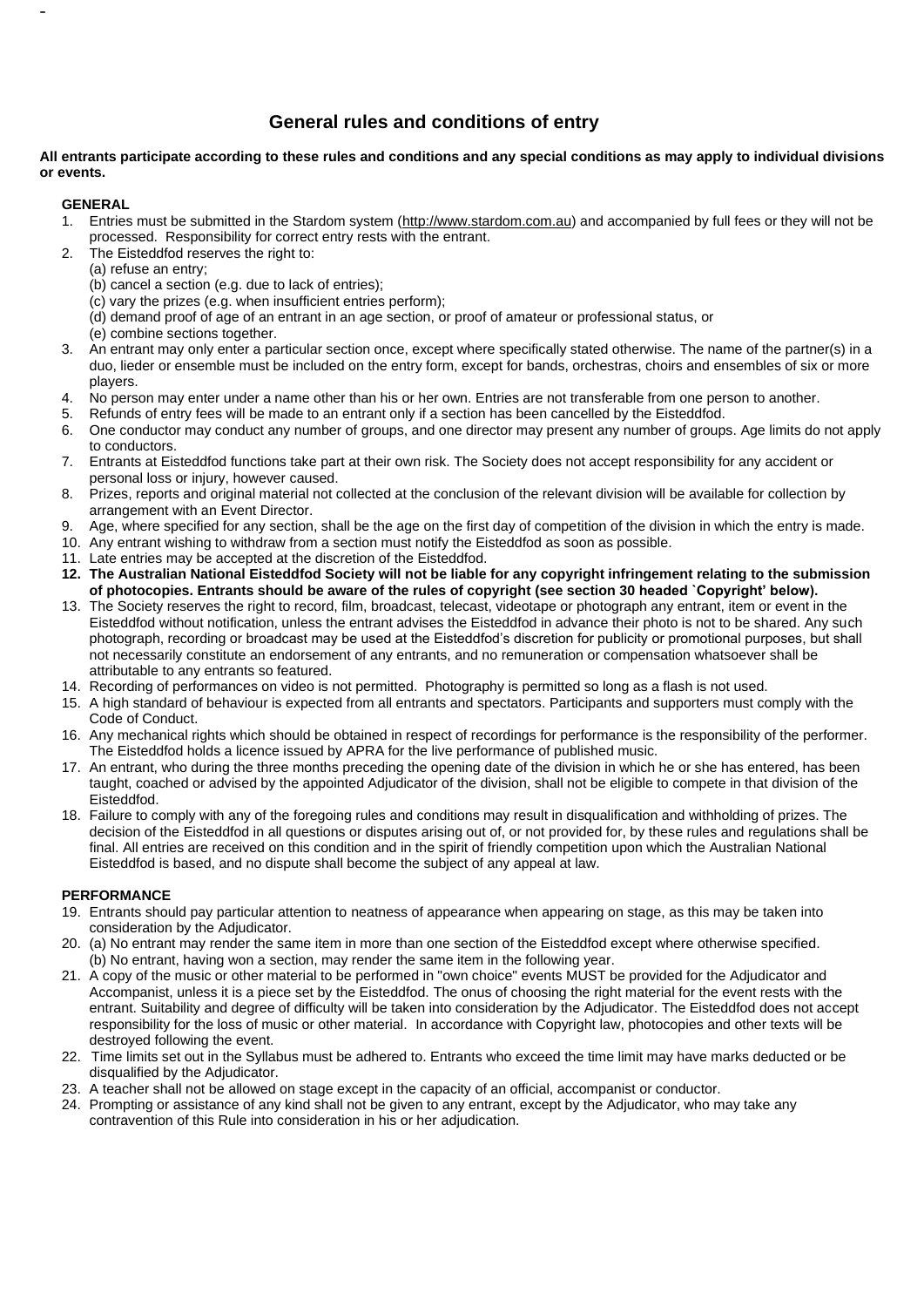- 25. Communication with the Adjudicator by entrants, teachers or other interested parties (other than in an official capacity) during a section is strictly prohibited, and the Eisteddfod reserves the right to disqualify an entrant for any breach of this rule.
- 26. The Adjudicator's decision shall be final.
- 27. Any protest shall be made in writing to the Eisteddfod within 24 hours of the completion of the relevant section.A protest can only be made by an entrant, or the entrant's teacher or parent. The decision of the Eisteddfod shall be final.
- 28. A copy of the Adjudicator's report will be made available free of charge at the end of each section.
- 29. Entrants shall not practise in the performing space for their division on the division's competition days.

#### **PRIZES`**

-

30. The Eisteddfod comprises competitive and non-competitive sections. The prize or award for each section is outlined in the relevant Syllabus and Stardom section description. All prizes, including highly commended, are at the discretion of the Adjudicator. In exceptional circumstances the adjudicator may award a prize jointly to more than 1 competitor with a total monetary value not exceeding the specified prize amount**.**

#### **COPYRIGHT**

31. The Australian National Eisteddfod Society Inc. holds an Australian Performing Rights Association (APRA) licence. An entrant may supply the adjudicator with an unlicensed copy of the piece providing that (a) the original is used by the entrant for the performance or held at the venue for inspection and (b) the Eisteddfod or its delegate destroys the copy immediately after the event.

#### **Life Members**

The Society gratefully acknowledges the long service and significant contributions by individuals to the Society's Eisteddfodau by award of Life Membership.

> Dianne Anderson AM Judith Bauer OAM Paul Barsdell Janet Bedloe Simon Best Julia Butler Alan Christie Fay Cull Dorothy Dashwood OAM Angela Finnegan OAM Ben Green Janelle MacDonald Norma MacKay Di Miley Margaret Minnis Robbie Robson Gwynneth Rowe Gavin Tulloch Sylvia Tulloch Brian White